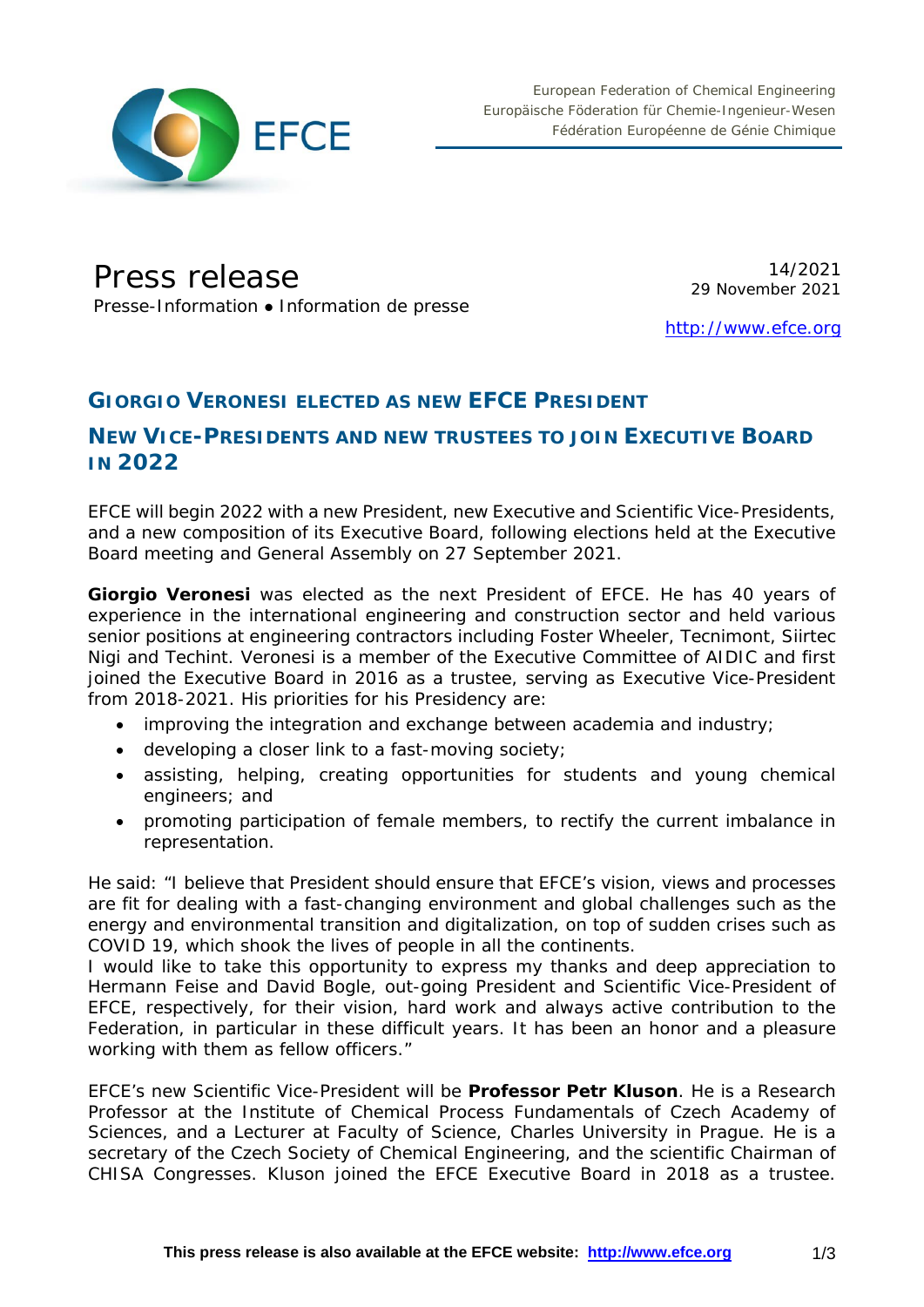He commented: "I strongly believe in the importance of the rich professional community life. I see as very inspiring, and important, to take part in the effort when the community representatives work for the benefit of its members."

**Professor Jarka Glassey**, professor of chemical engineering at the University of Newcastle, UK, and former Vice President Learned Society at IChemE, was elected as the new Executive Vice-President.

She sees the EFCE's immediate challenges as: effectively supporting chemical engineers in their contribution to addressing the grand societal challenges of climate change, healthcare in the face of the ongoing pandemic, transition to carbon-neutral and circular economy and a rapid digital transformation of the manufacturing industries. The EFCE will also need to adjust to new ways of working with its members and ensure that they can continue exchanging good practice and maintain networking in the rapidly changing environment caused by pandemic restrictions.

In addition to the three (Vice-)Presidents, EFCE welcomes two newly-elected trustees to the Executive Board who are Antonis Kokossis (Greece) and Tomasz Sosnowski (Poland), together with Andreas Förster, the new CEO of DECHEMA and newly appointed representative of the General Secretariat in Frankfurt.

They are joining the re-elected trustees, Elisabetta Brunazzi (Italy), Michael Considine (United Kingdom), Antoon ten Kate (The Netherlands), Alexis Pey Torruella (Spain), Patrick Piccione (Switzerland), Álvaro Ramirez-Gomez (Spain), Maurizio Rovaglio (Italy), Eric Schaer (France), and Michael Wilk (Germany). and the appointed trustees Andreas Förster (DECHEMA), François Nicol (SFGP), and Jon Prichard (IChemE) who represented the three EFCE General Secretariats.

Retiring from the Executive Board at the end of 2021 are: Thaddeus Anim-Somuah (Belgium), Adisa Azapagic (United Kingdom), Ferenc Friedler (Hungary), Hilke Lorenz (Switzerland) and Willi Meier (Germany – since September 2021).

EFCE is very grateful for the hard work and the many hours of their time all members of the Executive Board have spent working on behalf of the Federation and would like to cordially thank them for their effort.

The out-going President, Dr. Hermann J. Feise, congratulated the new elected President, the Vice-Presidents and the members of the Board of Trustees. He said: "I am very grateful that EFCE will have a great team to lead it though the next two years. The new team is excellently placed to shape the restart after the pandemic and deepen our relationship with ESBES."

**Ends** 

#### **Related links**

EFCE media centre [\(https://efce.info/News\)](https://efce.info/News)